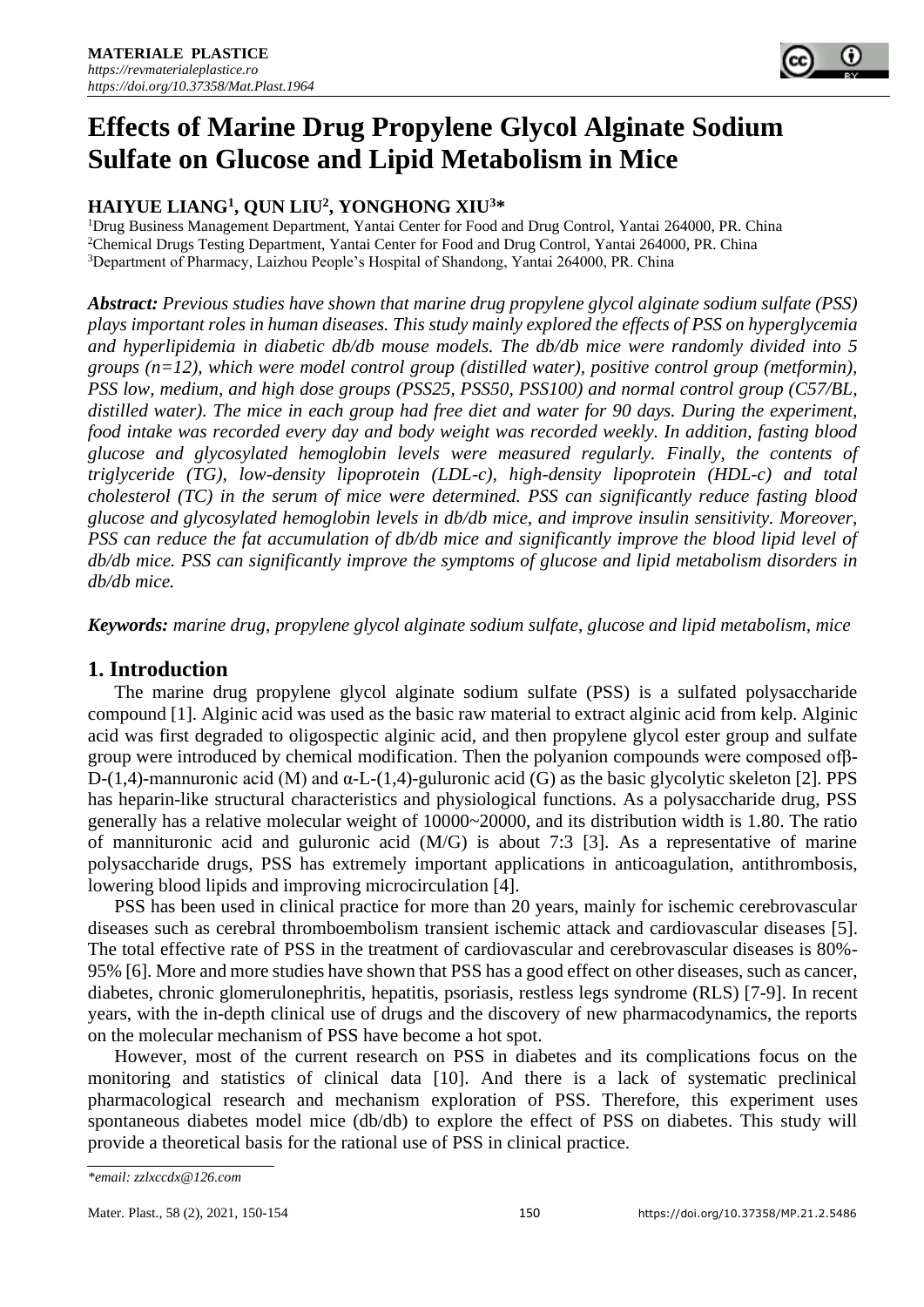

# **2. Materials and methods**

## **2.1. Experimental reagent**

The main experimental reagents in this study include PSS API (Qingdao Zhengda haier Pharmaceutical Co., Ltd.), Metformin Hydrochloride (Met) enteric-coated tablets (Hubei Wushi Pharmaceutical Co., Ltd.), urine albumin determination kit, urine creatinine determination kit, glycation Hemoglobin determination kit, blood tissue TC, TG, HDL-C, LDL-C determination kit (Beijing Kemei Biotechnology Co., Ltd.), BCA protein concentration determination kit (Shanghai Biyuntian Biotechnology Co., Ltd.).

#### **2.2. Experiment equipment**

Experimental equipment includes constant temperature water bath (Hangzhou Sijimei Bioengineering Materials Co., Ltd.), AL-204 electronic analytical balance (Shanghai Mettler-Toledo Instruments Co., Ltd.), Microplate Reader Rainbow (made in Austria); MolliQII pure Water meter (Millipore).

#### **2.3. Experimental animal**

SPF male db/db mice  $(25\pm 2g)$  and SPF male C57/BL mice  $(23\pm 2g)$  were purchased from the Experimental Animal Center of the Chinese Academy of Sciences (Shanghai, China). During the experiment, all mice were fed with ordinary feed. And they were free to eat and drink. The environmental conditions are as follows: temperature  $20 \sim 26$ °C, relative humidity  $40\% \sim 70\%$ , light and dark alternately for 12h, keep good ventilation.

#### **2.4. Group administration of experimental animals**

db/db mice were randomly divided into model control group, positive control group, PSS low, medium, and high dose groups according to their body weight ( $n=12$ ). C57/BL mice ( $n=12$ ) were taken as normal control group. The animals in the above groups were given intragastric administration respectively. The normal control group and the model control group were given distilled water 20 mL/kg/d, and the positive control group was given metformin hydrochloride enteric-coated tablets 225 mg/kg/d. PSS groups (low, medium and high) were given PSS solution, and the doses were 25, 50, 100 mg/kg/d, respectively. The dose volume was 20 mL/kg/d, and the dose was continuous for 90 days.

## **3. Results and discussions**

## **3.1. Statistical analysis**

Data analysis was performed using SPSS 17.0 software. Data were shown as mean  $\pm$  SD. Independent-samples T test and One-Way ANOVA were used to analyze the difference between groups. Differences were considered statistically significant at  $P < 0.05$ .

## **3.2. Results**

## **3.2.1. The effect of PSS on diet and body weight of db/db mice**

As shown in Table 1, the increased weight of mice in the model group, PSS group, and positive control group was significantly different from that of the blank group  $(P \le 0.01)$ . After intragastric administration of different doses of PSS, the body weight of the mice was decreased. Among them, the mice in the PSS100 group had the largest weight loss, which was significantly different from the model group ( $P < 0.01$ ). Although the effect of the positive drug metformin on the body weight of mice was not obvious, the food intake was significantly lower than that of the PSS100 group (P<0.05). The results show that PSS can significantly reduce the weight of mice without affecting their appetite, and has a certain weight loss effect. Therefore, PSS has shown a tendency to be superior to metformin in the treatment of diabetes.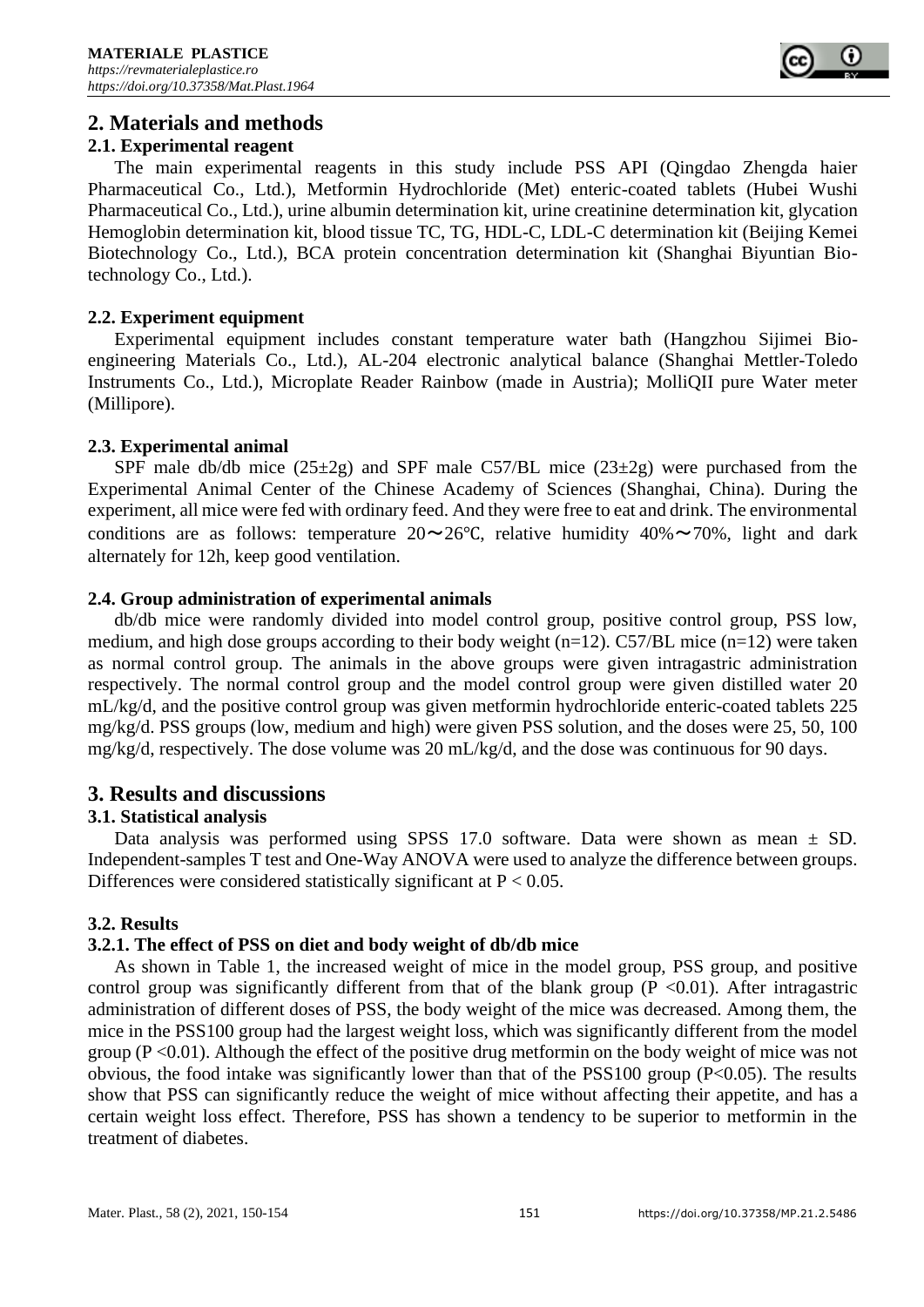| Group               | Body weight (g)   |                   | Average daily intake (g) |  |
|---------------------|-------------------|-------------------|--------------------------|--|
|                     | Begin             | 90d               |                          |  |
| C57/BL              | $23.6 \pm 0.38**$ | $30.2 \pm 0.44**$ | $4.78 \pm 0.26**$        |  |
| db/db               | $31.2 \pm 0.87$   | $48.7 + 1.2$      | $8.81 \pm 0.18$          |  |
| PSS25 <sub>mg</sub> | $31.5 + 1.5$      | $45.1 + 1.4$      | $8.21 + 0.2$             |  |
| PSS50 <sub>mg</sub> | $32.2 + 1.1$      | $44.8 + 1.6$      | $8.14 + 0.3$             |  |
| PSS100mg            | $32.5 \pm 1.3$    | $43.2 \pm 1.3***$ | $7.84 \pm 0.33$ #        |  |
| Metformin           | $32.3 \pm 1.4$    | $48.1 \pm 1.1$    | $6.82 + 0.21**$          |  |

Compared with db/db group, \*P<0.05, \*\*P<0.01

Compared with the Metformin control group, #P<0.05

#### **3.2.2. The effect of PSS on fasting blood glucose and glycosylated hemoglobin in db/db mice**

At the beginning of the experiment, the fasting blood glucose levels of the mice in the model group, the administration group, and the Metformin control group were increased (Table 2). Compared with the blank group, a significant difference was found ( $P < 0.01$ , Table 2), indicating that the model was successful. After 90 days of administration, the PSS administration group had lower fasting blood glucose levels compared with the model group. Especially when the PSS dose reached 100 mg/kg, the fasting blood glucose level was significantly different from the model group  $(P \le 0.05,$  Table 2). However, there was no significant difference from the Metformin group. After 90 days, compared with the blank group, the HbA1C levels of the model group, the administration group, and the Metformin control group were significantly increased. However, the PSS administration group can reduce the level of HbA1C in model mice (Table 2). And the level of HbA1C shows a certain dose tolerance of PSS. When the PSS dose reaches 100 mg/kg, the treatment effect of PSS is comparable to Metformin. The results show that PSS has a certain effect on lowering blood sugar.

| <b>Table 2.</b> The effect of PSS on fasting blood glucose and |
|----------------------------------------------------------------|
| glycosylated hemoglobin in db/db mice                          |

| Group               | $HbA1C$ (90d, nmol/L) | Fasting blood glucose (mmol/L) |                   |
|---------------------|-----------------------|--------------------------------|-------------------|
|                     |                       | Begin                          | 90d               |
| C57/BL              | $190.2 + 8.95**$      | $4.67 \pm 0.12**$              | $5.01 \pm 0.19**$ |
| db/db               | $1228.3 + 49.95$      | $8.16 \pm 0.38$                | $25.78 \pm 1.12$  |
| PSS25 <sub>mg</sub> | $1003.6 \pm 54.8$ *** | $8.30 \pm 0.41$                | $23.1 \pm 0.65$   |
| PSS50 <sub>mg</sub> | $991.2 \pm 56.62***$  | $8.42 \pm 0.31$                | $23.4 \pm 1.38$   |
| PSS100mg            | $872.5 \pm 52.3$ **   | $8.32 \pm 0.21$                | $21.5 \pm 0.87*$  |
| Metformin           | $809.3 \pm 30.1**$    | $8.08 \pm 0.22$                | $19.1 \pm 1.72**$ |

Compared with db/db group, \*P<0.05, \*\*P<0.01

Compared with the Metformin control group, #P<0.05

## **3.2.3. The effect of PSS on insulin sensitivity of db/db mice**

The blood glucose level of the mice in each group began to drop sharply 30 min after a one-time injection of 1U/kg of insulin (Table 3). After 60 min, the blood glucose level of the PSS group was significantly lower than that of the model group, and after 120 min it tended to increase slowly. When the PSS dose reaches 100 mg/kg, insulin sensitivity can significantly increase, which is significantly different from the metformin group  $(P<0.05$ , Table 3). The results show that PSS100 is better than metformin in improving insulin resistance with long-term medication.

| ITT $(1U/kg)$ | Glucose level $(mmol/L)$ |                  |                  |                  |                   |                   |
|---------------|--------------------------|------------------|------------------|------------------|-------------------|-------------------|
|               | $0 \text{ min}$          | $30 \text{ min}$ | $60 \text{ min}$ | $90 \text{ min}$ | $120 \text{ min}$ | $150 \text{ min}$ |
| dh/dh         | $27.1 + 1.5$             | $25.8 + 1.2$     | $20.8 + 1.6$     | $17.8 + 1.8$     | $16.9 + 1.1$      | $17.5 + 1.2$      |
| PSS100mg      | $26.3 + 0.55$            | $24.5 + 0.73$    | $18.5 + 1.3*$    | $13.2 + 1.7***$  | $12.4 + 1.1***$   | $12.8 + 0.7***$   |
| Metformin     | $24.5 + 2.9$             | $23.1 + 2.1$     | $19.5 + 3.2$     | $16.5 \pm 2.8$   | $15.2 + 2.3$      | $16.4 + 3.0$      |

**Table 3.** The effect of PSS on insulin sensitivity of db/db mice

Compared with db/db group, \*P<0.05, \*\*P<0.01

Compared with the Metformin control group, #P<0.05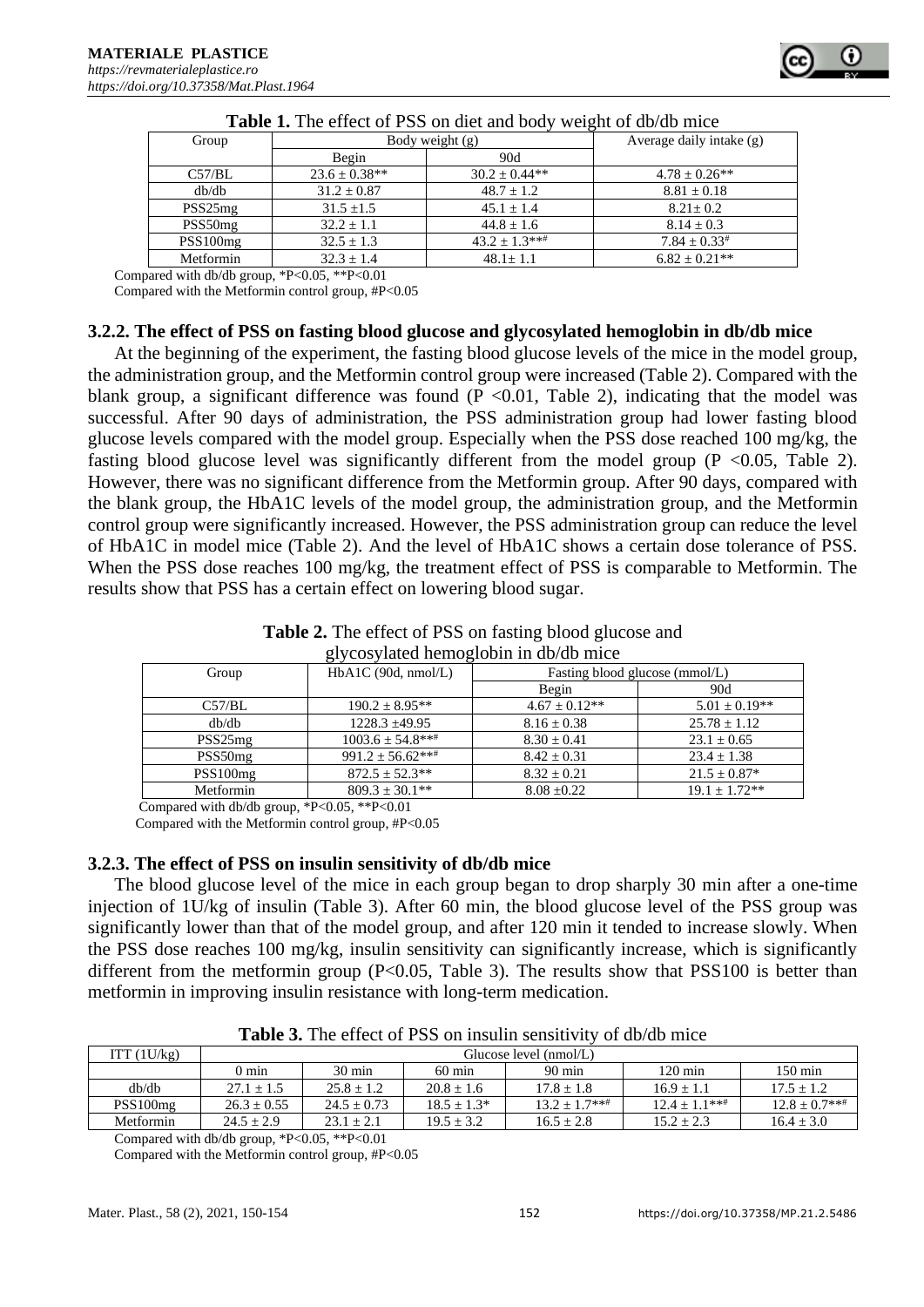

#### **3.2.4. The effect of PSS on the changes of blood lipids in db/db mice**

As shown in Table 4, PSS (100 mg/kg) can significantly reduce triglyceride (TG) levels, cholesterol (TC) levels, and low-density lipoprotein (LDL-c) levels, and increase high-density lipoprotein (HLD-c) level. And the effect of PSS is better than that of metformin. The results show that PSS has a better effect of regulating blood lipids.

| Group               | $TC$ (mM)            | $TG \, (mg/dl)$  | $LDL-c$ (mM)     | $HDL-c$ (mM)        |
|---------------------|----------------------|------------------|------------------|---------------------|
| C57/BL              | $2.01 \pm 0.16***$   | $12.6 \pm 0.17*$ | $0.43 \pm 0.03*$ | $0.76 \pm 0.02$ *** |
| dh/dh               | $2.76 + 0.12$        | $13.18 \pm 0.15$ | $0.55 + 0.02$    | $1.15 \pm 0.03$     |
| PSS25 <sub>mg</sub> | $2.46 \pm 0.07$ #    | $12.98 \pm 0.10$ | $0.51 + 0.02$    | $1.09 \pm 0.04$     |
| PSS50 <sub>mg</sub> | $2.47 + 0.17$        | $13.02 + 0.15$   | $0.52 + 0.03$    | $1.12 \pm 0.03$     |
| PSS100mg            | $2.35 \pm 0.07^{*+}$ | $12.92 + 0.11*$  | $0.52 + 0.04*$   | $1.14 \pm 0.02$     |
| Metformin           | $2.64 + 0.21$        | $13.14 + 0.24$   | $0.51 \pm 0.05$  | $1.10 \pm 0.04$     |
| .                   |                      |                  |                  |                     |

**Table 4** The effect of PSS on the changes of blood lipids in db/db mice

 Compared with db/db group, \*P<0.05, \*\*P<0.01 Compared with the Metformin control group, #P<0.05

#### **3.3. Discussions**

In recent years, due to the increasing aging of the population and the influence of unhealthy lifestyles, the incidence of diabetes has increased [11]. Complications caused by long-term diabetic metabolism disorders are also increasing, such as diabetic heart disease (diabetic hypertension, hyperlipidemia, coronary heart disease) and diabetic nephropathy (kidney failure, uremia) [12-13]. These complications have become the main reason for the decline in the quality of life and death of diabetic patients. So far, the clinically used drugs for the treatment of diabetes mainly include biguanides, sulfonylureas, thiazolidinediones, glucagon-like peptide analogs 1, dipeptidyl peptidase IV inhibitors, and  $\alpha$ -glycosidase inhibitors [14-15]. But these drugs often have different side effects. Individual drugs may also experience secondary failures, which may even lead to hypoglycemia and liver and kidney diseases [16]. Therefore, there is an urgent need to develop highly effective and low-toxic anti-diabetic drugs.

PSS is a semi-synthetic marine polysaccharide drug with the characteristics of multiple components and multiple targets [17]. PSS first entered the market as an anticoagulant drug. After years of clinical research, it was found that PSS also has many other biological activities [18]. Therefore, it is necessary to further develop and explore the application of PSS in human diseases. PSS has been reported to have a good effect on reducing blood sugar and lipids in a rat model of diabetes induced by streptozotocin [19]. However, the diabetes model induced by streptozotocin is unstable and is affected by many factors, such as the instability of streptozotocin, the control of the injection dose and the number of injections, animal diet, and body weight [20]. Therefore, the international community now advocates the use of spontaneous db/db mouse model.

In order to explore the effects of PSS on diabetes and its complications, this research used a spontaneous diabetes db/db mouse model. The results of the study showed that PSS (100 mg/kg) could effectively reduce the fasting blood glucose level and glycosylated hemoglobin level of db/db mice. Moreover, PSS can reduce the resistance of diabetic mice to insulin and enhance insulin sensitivity. In addition, PSS can also significantly reduce the body weight of model mice without affecting the diet, and improve the blood lipid metabolism of diabetic mice. The efficacy of PSS is equivalent to that of the positive drug metformin for diabetic mice. This study will provide new strong evidence for that PSS can improve diabetes.

#### **References**

1. XIN M, HE XX, LI HH, et al. Research on the method of measuring the biological potency of sodium alginate (PSS) [J]. China Marine Medicine, 2014, 33(1): 65-69.

2. P. XU; N. NA; S. GAO; C. GENG, Determination of sodium alginate in algae by near-infrared spectroscopy, Desalination and Water Treatment, 168(2019)117-122.